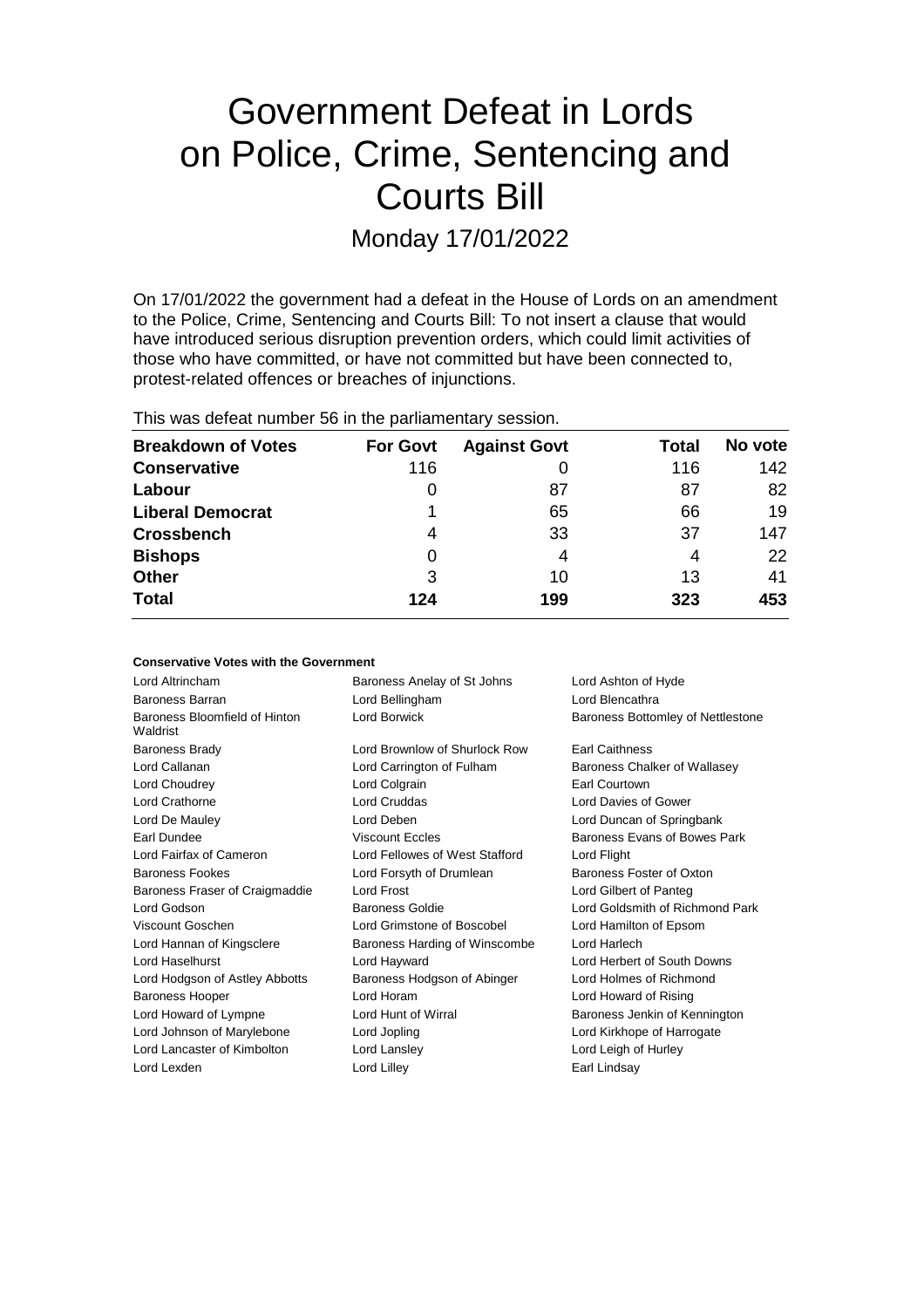- Lord Young of Cookham Viscount Younger of Leckie
- Lord Lingfield Earl Liverpool Lord Mancroft Baroness Manzoor Lord McInnes of Kilwinning Lord McLoughlin Lord Mendoza **Baroness Meyer** Baroness Meyer Baroness Mobarik Baroness Morgan of Cotes Lord Moylan Baroness Neville-Jones Baroness Neville-Rolfe **Baroness Nicholson of Winterbourne** Lord Norton of Louth Lord Offord of Garvel Lord Parkinson of Whitley Bay Lord Polak Lord Popat Lord Reay Lord Robathan Baroness Sanderson of Welton Lord Sandhurst Lord Sarfraz Lord Sassoon **Baroness Sater** Baroness Sater **Baroness** Scott of Bybrook Lord Selkirk of Douglas Lord Sharpe of Epsom Lord Sherbourne of Didsbury Lord Shinkwin **Lord Smith of Hindhead** Baroness Stedman-Scott Lord Stewart of Dirleton Baroness Stowell of Beeston Baroness Stroud Lord Taylor of Holbeach Viscount Trenchard Lord True Lord Udny-Lister **Lord Vaizey of Didcot** Baroness Vere of Norbiton Baroness Verma Lord Wei Lord Wharton of Yarm Baroness Williams of Trafford Lord Wolfson of Tredegar Baroness Wyld
	-

### **Conservative Votes against the Government**

### **Labour Votes with the Government**

**Labour Votes against the Government** Baroness Adams of Craigielea Lord Adonis **Baroness Amos** Baroness Amos Baroness Andrews Lord Bach Baroness Bakewell Lord Berkeley **Baroness Blake of Leeds** Baroness Blower Lord Boateng Lord Bradley Lord Bragg Baroness Bryan of Partick Lord Campbell-Savours Lord Carter of Coles Lord Cashman Baroness Chakrabarti Viscount Chandos Baroness Chapman of Darlington Lord Coaker Lord Coallins of Highbury Baroness Corston Lord Cunningham of Felling Lord Davidson of Glen Clova Baroness Donaghy Baroness Drake Lord Dubs Lord Elder **Lord Falconer of Thoroton** Baroness Golding Lord Grantchester **Lord Hacking** Lord Hacking Lord Hain Lord Harris of Haringey **Baroness Hayman of Ullock** Baroness Hayter of Kentish Town Baroness Healy of Primrose Hill Lord Hendy Corporation Baroness Henig Lord Howarth of Newport **Lord Hunt of Kings Heath** Baroness Jones of Whitchurch Lord Kennedy of Southwark Baroness Kennedy of The Shaws Lord Khan of Burnley Baroness Kingsmill **Lord Knight of Weymouth** Baroness Lawrence of Clarendon Lord Lennie **Lord Lord Lord Lord Lord Lord Lord Liddle** Lord Lipsey Baroness Lister of Burtersett Baroness Mallalieu Lord Mandelson Baroness McIntosh of Hudnall Lord McNicol of West Kilbride Baroness Merron Lord Mitchell Baroness Morris of Yardley Baroness Osamor **Baroness Pitkeathley Baroness Providence Constraining Consumption** Lord Ponsonby of Shulbrede Baroness Quin **Baroness Rebuck** Baroness Rebuck Baroness Ritchie of Downpatrick Lord Robertson of Port Ellen Lord Rooker Lord Rosser Baroness Royall of Blaisdon Baroness Sherlock Lord Sikka Baroness Smith of Basildon Viscount Stansgate Baroness Thornton Lord Tomlinson Lord Touhig Lord Tunnicliffe Baroness Warwick of Undercliffe Lord Watson of Invergowrie Lord West of Spithead Baroness Whitaker **Lord Whitty Communist Communist Communist Communist Communist Communist Communist Communist Communist Communist Communist Communist Communist Communist Communist Communist Communist Communist Communist** Lord Winston Lord Wood of Anfield Baroness Young of Old Scone

**Liberal Democrat Votes with the Government** Lord Willis of Knaresborough